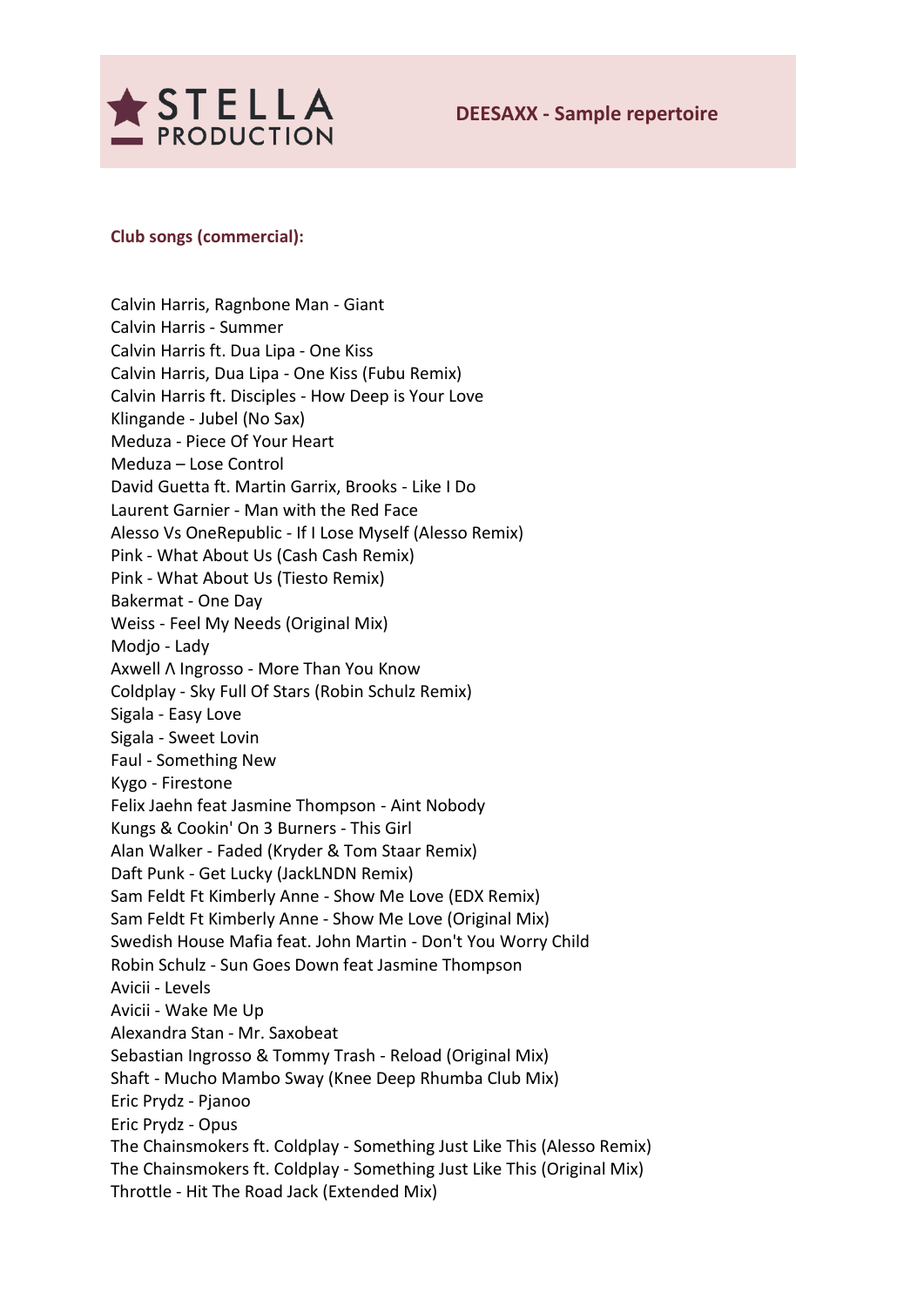

Ofenbach - Be Mine Robin Schulz ft. James Blunt - OK Bakermat - Baby (Extended Mix) Guru Josh Project - (Infinity Klaas 2008 Vocal Mix) Bob Sinclair - World Hold On

# **Club songs (less commercial):**

EDX - Roadkill (EDX's Ibiza Sunrise Remix) AuRa ft. CamelPhat - Panic Room (Club Mix) Michael Calfan - Treasured Soul Mark Knight - Yebisah (Original Mix) Marcus Schossow ft. Years - Zulu (Original Mix) Vijay & Sofia Notte - World of Colors Supacooks - Aftermath (Original Mix) CamelPhat - NYP2 (Original Mix) Sebjak ft. Kiano - Peace (Marcus Schossow & Andero Remix) Gregory Porter - Liquid Spirit (Claptone Remix) Frey Waxy - We Came To Party

### **Lounge Deep House / chill-out songs:**

Oliver Koletzki feat. Leslie Clio - No Man No Cry (Worakls Remix) Claptone - Control Fritz Kalkbrenner - Void Chris Malinchak - So Good To Me Coldplay - Everglow Levi Remix (Hennri Cover) Midi Culture x Madeleine Jayne - Ocean Drive (Duke Dumont Cover) Goldfish - Moonwalk Away Nora En Pure - Saltwater Nora En Pure - Waves Nora En Pure - Come With Me Nora En Pure - Tears In Your Eyes Nora En Pure - Polynesia Robert Burian - So in Love Verona - Endless Day Dan Sieg - Erko Mount & Nicolas Haelg - Something Good Way Out West - Lullaby Horizon (Ben Böhmer Remix) Rosario Galati & Yves Murasca - I Don't Need You (Holter & Mogyoro Remix) Vince Watson - Eminescence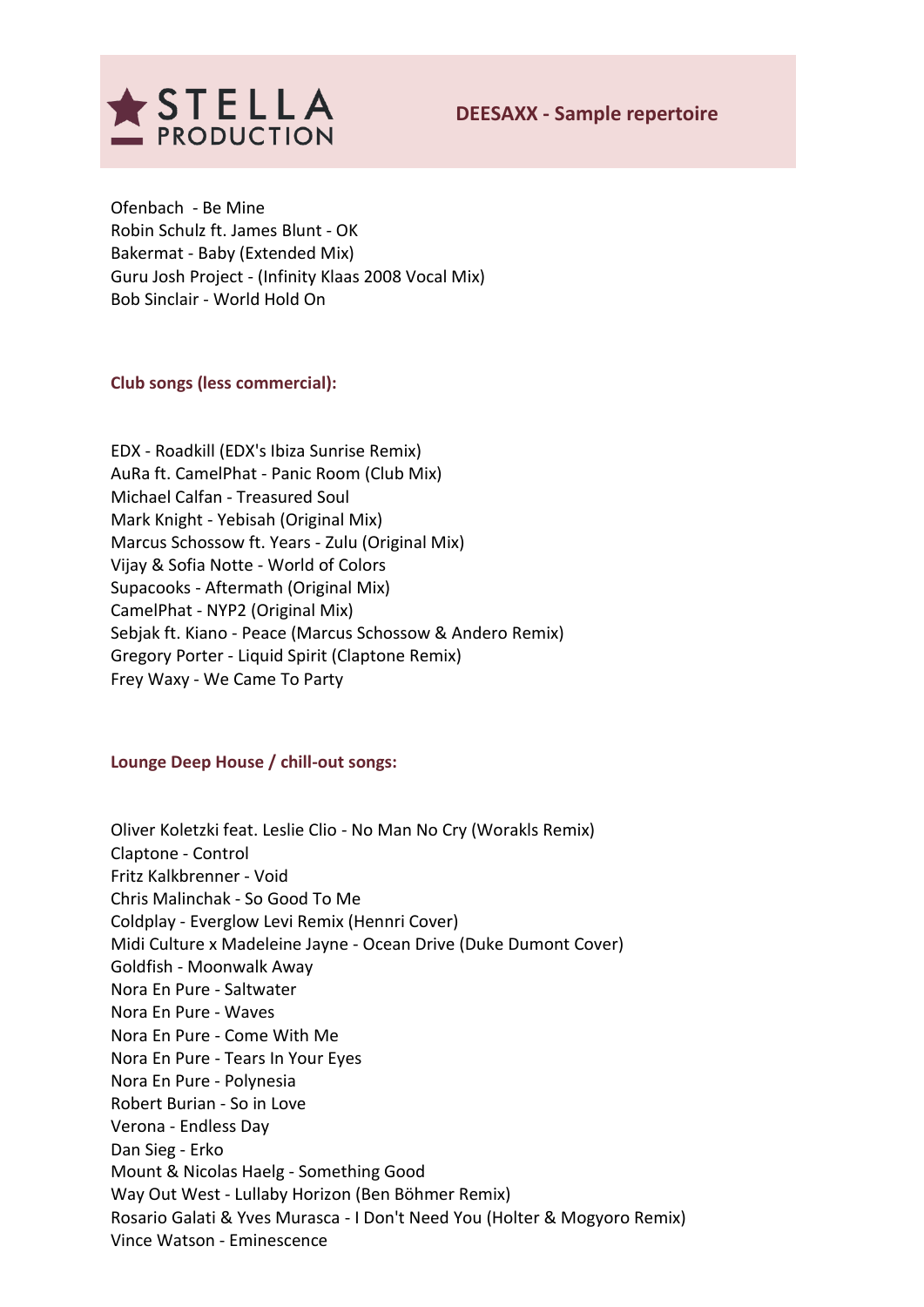

Tontario - Revenge Tube Berger & Milan Euringer - Lovebreak (Original Mix) Andhim - Boy Boy Boy (Joris Voorn) Claude Challe & Adam Plack - Carmenita Lounging Resaid - Freed From Desire (Sterkol Summerscent Remix) Worakls - Bleu (Original Mix) Daniele Baldi - J'Adore Tez Cadey - Seve Angus & Julia Stone - Big Jet Plane (Sonny Alven Remix) Purple Disco Machine - My House (Original Mix)

### **Pop & RnB:**

Tones and I - Dance Monkey Robbie Williams - Feel DJ Snake ft. Justin Bieber - Let Me Love You The Weeknd - I Feel It Coming (feat. Daft Punk) Bazzi - Mine Mike Posner - I Took a Pill In Ibiza (Seeb Remix) Justin Timberlake - Cant stop the feeling Chris Brown - Fine China Gnarls Barkley - Crazy Pharrell Williams - Happy One Republic - Love Runs Out Frans - If I Were Sorry Bass fly & Laurent L - Spectral Girl

**Slow songs:**

Kings of Leon - Use Somebody (Piano Instrumental) Kings of Leon - Use Somebody (Guitar Instrumental) Tamia - Careless Whisper (George Michael) George Ezra - Budapest Passenger - Let Her Go Alicia Keys - If I Ain't Got You Adele - When We Were Young Christina Perri - A Thousand Years The Weeknd - Earned It Enrique Iglesias - Hero Bruno Mars - Just The Way You Are The Chainsmokers ft. Coldplay - Something Just Like This (Piano Version)